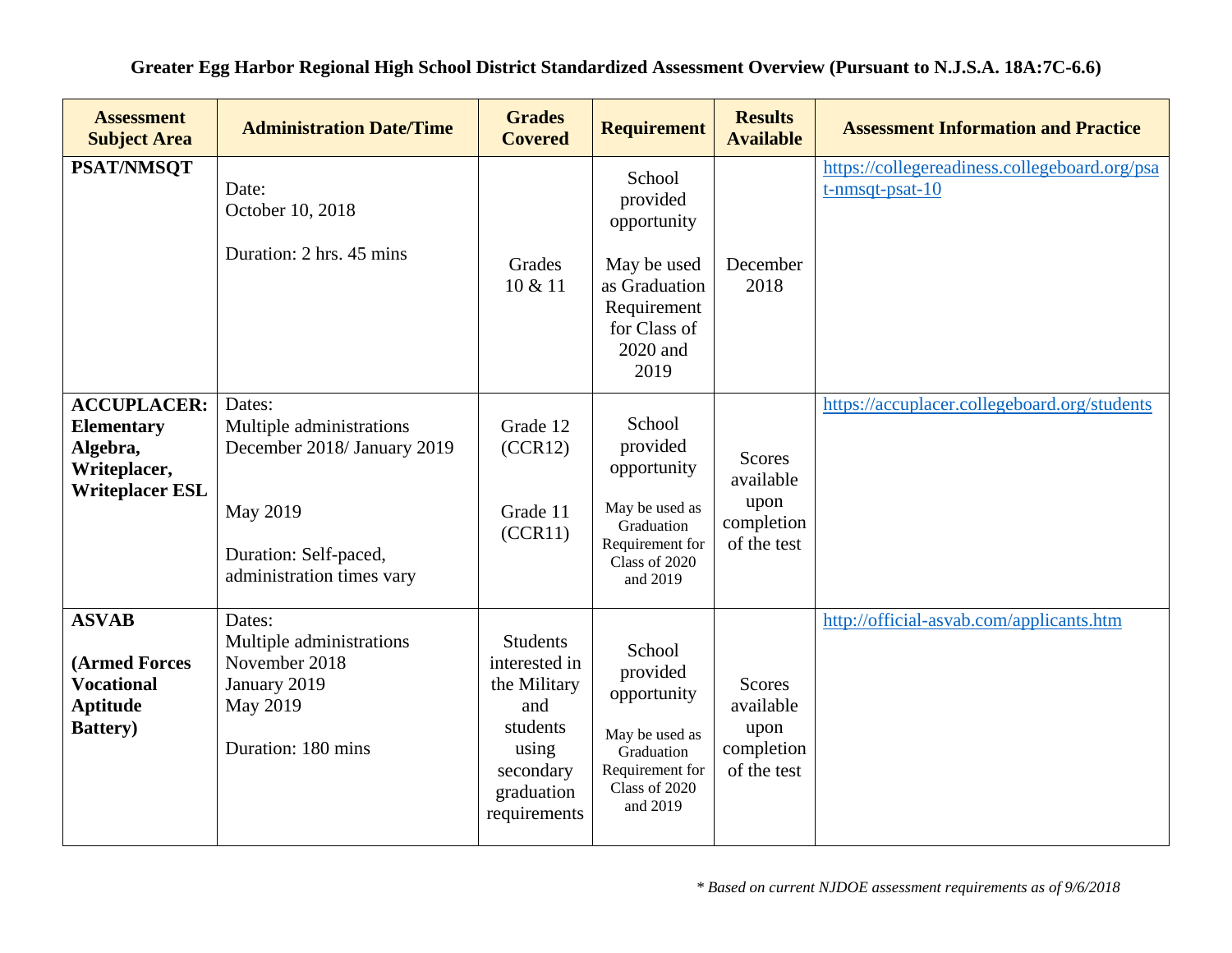| <b>Assessment</b><br><b>Subject Area</b> | <b>Administration Date/Time</b>                                                                                                                                                                                     | <b>Grades</b><br><b>Covered</b>                                                    | <b>Requirement</b>                                                                                                                     | <b>Results</b><br><b>Available</b> | <b>Assessment Information and Practice</b>            |
|------------------------------------------|---------------------------------------------------------------------------------------------------------------------------------------------------------------------------------------------------------------------|------------------------------------------------------------------------------------|----------------------------------------------------------------------------------------------------------------------------------------|------------------------------------|-------------------------------------------------------|
| PARCC ELA 09                             | Dates:<br>Computer-based<br>OHS: April 8 - 10, 2019<br>AHS: April 15-17, 2019<br>CCHS: April 26, 28-29, 2019<br>Paper-based:<br>April 8 - May 28, 2019<br>Duration: 270 mins*                                       | Grade 9                                                                            | <b>State</b><br>mandated<br>participation*                                                                                             | June 2019                          | https://parcc.pearson.com/practice-<br>tests/english/ |
| <b>PARCC ELA 10</b>                      | Dates:<br>FALL: November 28-30, 2018<br>SPRING: Computer-based<br>OHS: April 8 - 10, 2019<br>AHS: April 15-17, 2019<br>CCHS: April 26, 28-29, 2019<br>Paper-based:<br>April 8 - May 28, 2019<br>Duration: 270 mins* | Class of<br>2020-2022<br>Not Tested<br>Grade 10                                    | <b>State</b><br>mandated<br>participation<br>Graduation<br>requirement<br>to pass for<br>Class of 2021<br>and beyond<br>$(Score 750+)$ | June 2019                          | https://parcc.pearson.com/practice-<br>tests/english/ |
| PARCC ELA 11                             | Dates:<br>Computer-based<br>OHS: April 8 - 10, 2019<br>AHS: April 15-17, 2019<br>CCHS: April 26, 28-29, 2019<br>Paper-based:<br>April 8 - May 28, 2019<br>Duration: 270 mins*                                       | Grade 11<br>(Gr. 11 AP)<br>Language<br>and AP<br>Literature<br>students<br>exempt) | <b>State</b><br>mandated<br>participation*                                                                                             | June 2019                          | https://parcc.pearson.com/practice-<br>tests/english/ |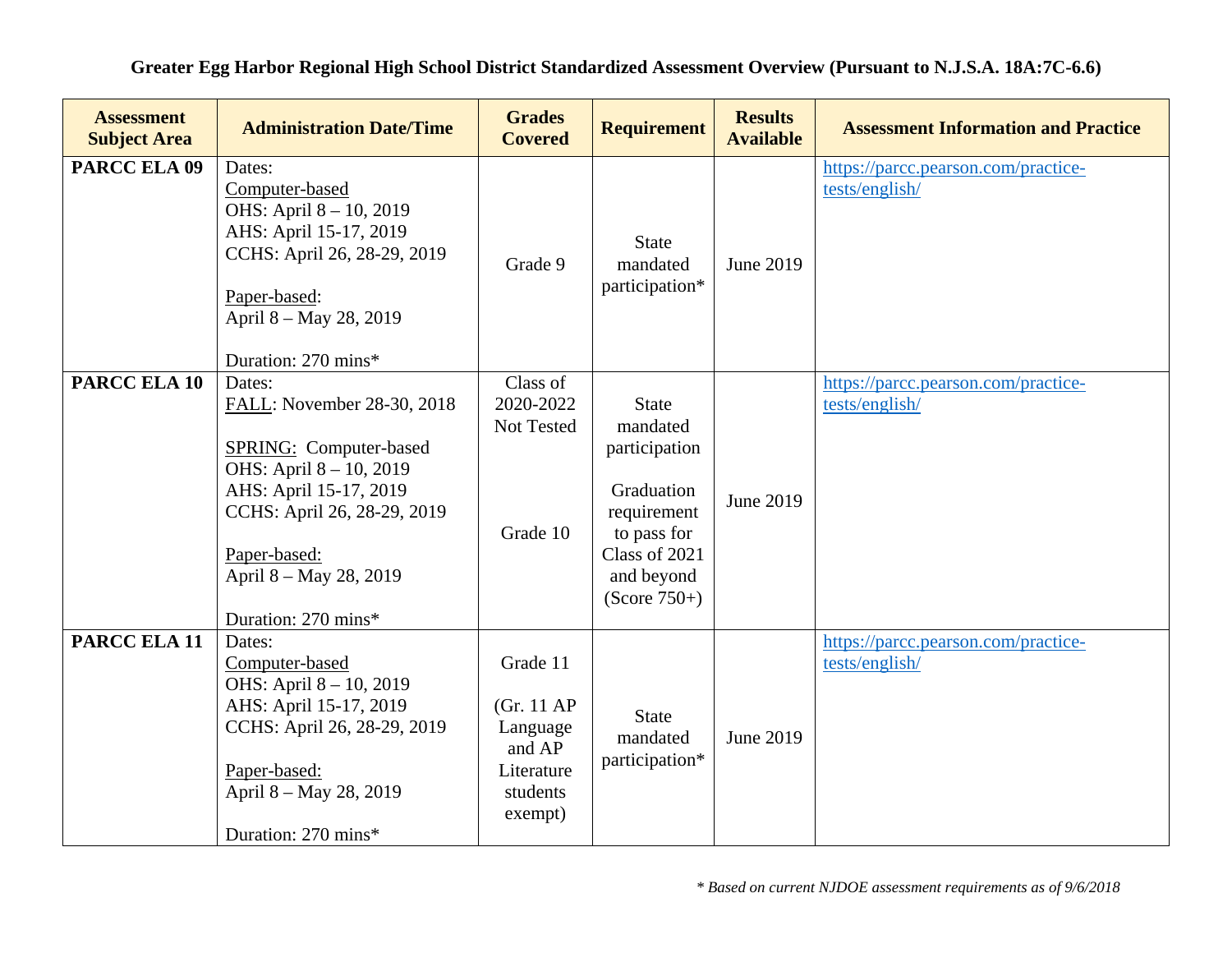| <b>Assessment</b><br><b>Subject Area</b> | <b>Administration Date/Time</b>                                                                                                                                                                                            | <b>Grades</b><br><b>Covered</b>                                                    | <b>Requirement</b>                                                                                                                     | <b>Results</b><br><b>Available</b> | <b>Assessment Information and Practice</b>         |
|------------------------------------------|----------------------------------------------------------------------------------------------------------------------------------------------------------------------------------------------------------------------------|------------------------------------------------------------------------------------|----------------------------------------------------------------------------------------------------------------------------------------|------------------------------------|----------------------------------------------------|
| PARCC ALG I                              | Dates:<br>FALL: November 28-30, 2018<br><b>SPRING: Computer-based</b><br>OHS: April 8 - 10, 2019<br>AHS: April 15-17, 2019<br>CCHS: April 26, 28-29, 2019<br>Paper-based:<br>April 8 – May 28, 2019<br>Duration: 270 mins* | Class of<br>2020-2022<br>Not Tested<br><b>Students</b><br>enrolled in<br>Algebra I | <b>State</b><br>mandated<br>participation<br>Graduation<br>requirement<br>to pass for<br>Class of 2021<br>and beyond<br>$(Score 750+)$ | June 2019                          | https://parcc.pearson.com/practice-<br>tests/math/ |
| PARCC ALG II                             | Dates:<br>Computer-based<br>OHS: April 8 - 10, 2019<br>AHS: April 15-17, 2019<br>CCHS: April 26, 28-29, 2019<br>Paper-based:<br>April 8 – May 28, 2019<br>Duration: 270 mins*                                              | <b>Students</b><br>enrolled in<br>Algebra II                                       | <b>State</b><br>mandated<br>participation*                                                                                             | June 2019                          | https://parcc.pearson.com/practice-<br>tests/math/ |
| <b>PARCC</b><br><b>GEOMETRY</b>          | Dates:<br>Computer-based<br>OHS: April 8 - 10, 2019<br>AHS: April 15-17, 2019<br>CCHS: April 26, 28-29, 2019<br>Paper-based:<br>April 8 – May 28, 2019<br>Duration: 270 mins*                                              | <b>Students</b><br>enrolled in<br>Geometry                                         | <b>State</b><br>mandated<br>participation*                                                                                             | June 2019                          | https://parcc.pearson.com/practice-<br>tests/math/ |